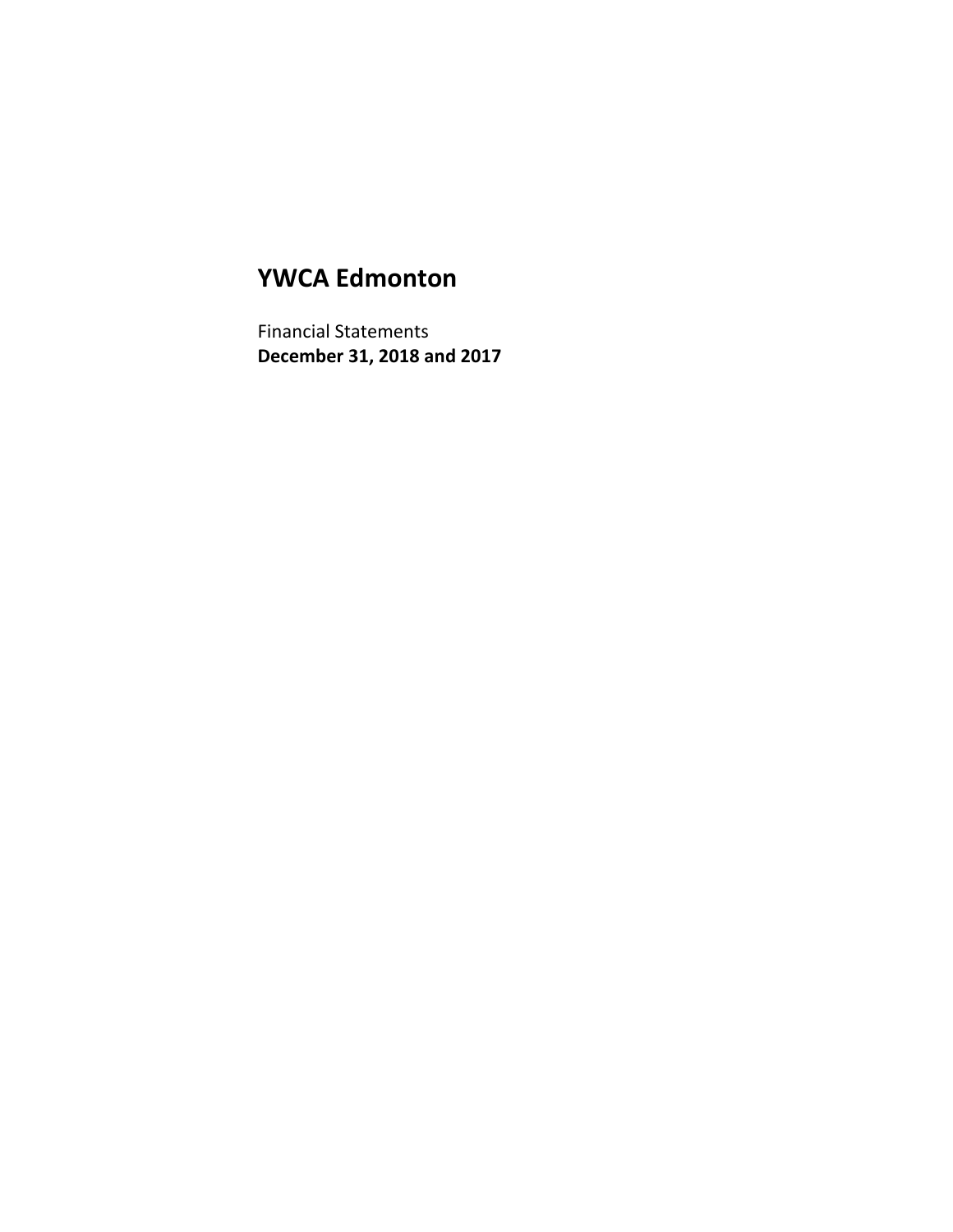To the Members of YWCA Edmonton:

#### **Opinion**

We have audited the financial statements of YWCA Edmonton (the "Association"), which comprise the statement of financial position as at December 31, 2018, and the statements of operations, changes in net assets and cash flows for the year then ended, and notes to the financial statements, including a summary of significant accounting policies.

In our opinion, the accompanying financial statements present fairly, in all material respects, the financial position of the Association as at December 31, 2018, and the results of its operations and its cash flows for the year then ended in accordance with Canadian accounting standards for not-for-profit organizations.

#### **Basis for Opinion**

We conducted our audit in accordance with Canadian generally accepted auditing standards. Our responsibilities under those standards are further described in the Auditor's Responsibilities for the Audit of the Financial Statements section of our report. We are independent of the Association in accordance with the ethical requirements that are relevant to our audit of the financial statements in Canada, and we have fulfilled our other ethical responsibilities in accordance with these requirements. We believe that the audit evidence we have obtained is sufficient and appropriate to provide a basis for our opinion.

#### **Information Other than the Summary Financial Statements and Auditors' Report Thereon**

Management is responsible for the other information. The other information comprises the Association's annual report, other than the summary financial statements and auditors' report thereon. The annual report is expected to be made available to us after the date of this auditor's report.

Our opinion on the financial statements does not cover the other information and we will not express any form of assurance conclusion thereon.

In connection with our audit of the financial statements, our responsibility is to read the other information identified above when it becomes available and, in doing so, consider whether the other information is materially inconsistent with the financial statements or our knowledge obtained in the audit or otherwise appears to be materially misstated.

When we read the annual report, if we conclude that there is a material misstatement therein, we are required to communicate the matter to those charged with governance.

#### **Responsibilities of Management and Those Charged with Governance for the Financial Statements**

Management is responsible for the preparation and fair presentation of the financial statements in accordance with Canadian accounting standards for not-for-profit organizations, and for such internal control as management determines is necessary to enable the preparation of financial statements that are free from material misstatement, whether due to fraud or error.

In preparing the financial statements, management is responsible for assessing the Association's ability to continue as a going concern, disclosing, as applicable, matters related to going concern and using the going concern basis of accounting unless management either intends to liquidate the Association or to cease operations, or has no realistic alternative but to do so.

Those charged with governance are responsible for overseeing the Association's financial reporting process.

#### **Auditor's Responsibilities for the Audit of the Financial Statements**

Our objectives are to obtain reasonable assurance about whether the financial statements as a whole are free from material misstatement, whether due to fraud or error, and to issue an auditor's report that includes our opinion. Reasonable assurance is a high level of assurance, but is not a guarantee that an audit conducted in accordance with Canadian generally accepted auditing standards will always detect a material misstatement when it exists. Misstatements can arise from fraud or error and are considered material if, individually or in the aggregate, they could reasonably be expected to influence the economic decisions of users taken on the basis of these financial statements.

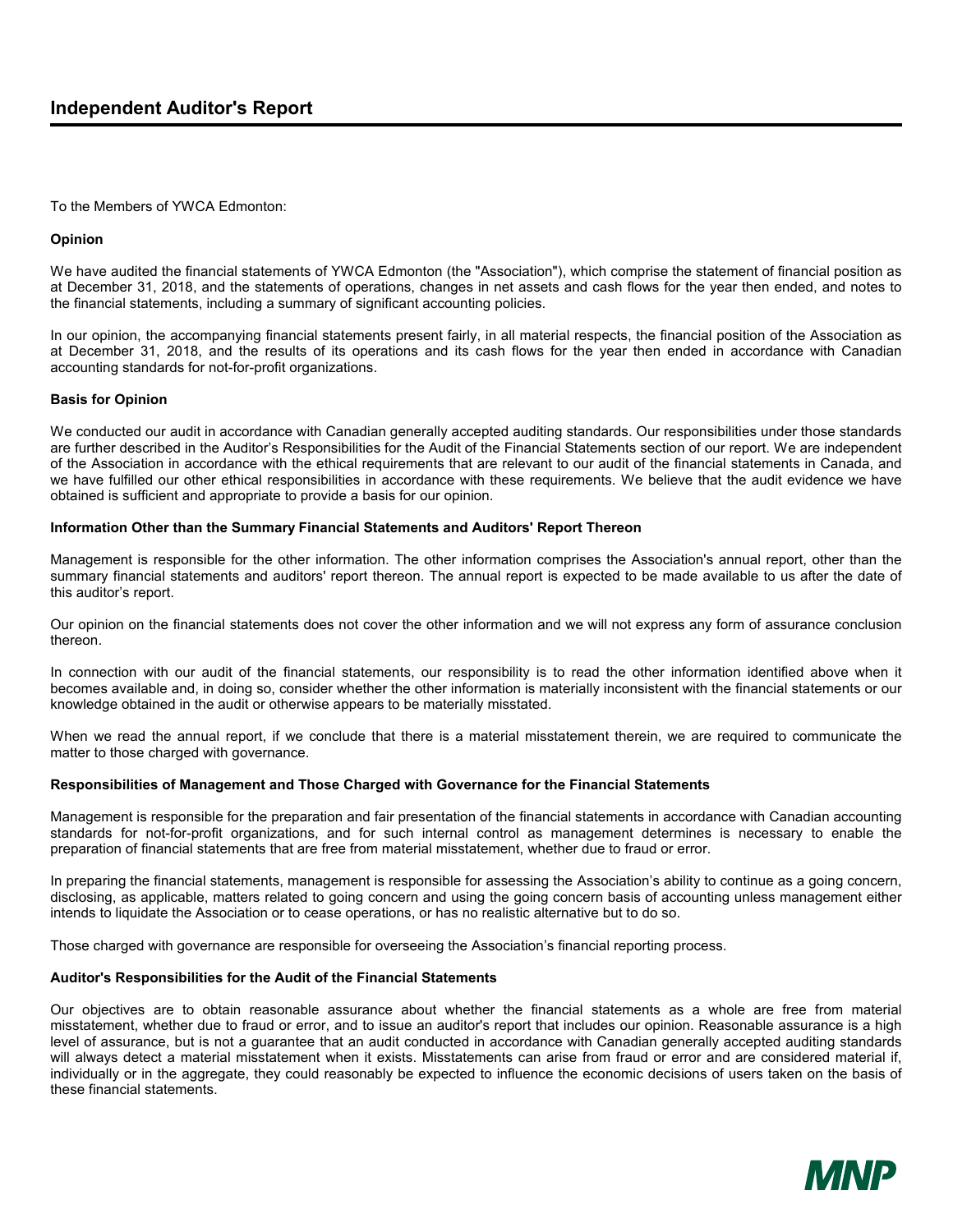As part of an audit in accordance with Canadian generally accepted auditing standards, we exercise professional judgment and maintain professional skepticism throughout the audit. We also:

- Identify and assess the risks of material misstatement of the financial statements, whether due to fraud or error, design and perform audit procedures responsive to those risks, and obtain audit evidence that is sufficient and appropriate to provide a basis for our opinion. The risk of not detecting a material misstatement resulting from fraud is higher than for one resulting from error, as fraud may involve collusion, forgery, intentional omissions, misrepresentations, or the override of internal control.
- Obtain an understanding of internal control relevant to the audit in order to design audit procedures that are appropriate in the circumstances, but not for the purpose of expressing an opinion on the effectiveness of the Association's internal control.
- Evaluate the appropriateness of accounting policies used and the reasonableness of accounting estimates and related disclosures made by management.
- Conclude on the appropriateness of management's use of the going concern basis of accounting and, based on the audit evidence obtained, whether a material uncertainty exists related to events or conditions that may cast significant doubt on the Association's ability to continue as a going concern. If we conclude that a material uncertainty exists, we are required to draw attention in our auditor's report to the related disclosures in the financial statements or, if such disclosures are inadequate, to modify our opinion. Our conclusions are based on the audit evidence obtained up to the date of our auditor's report. However, future events or conditions may cause the Association to cease to continue as a going concern.
- Evaluate the overall presentation, structure and content of the financial statements, including the disclosures, and whether the financial statements represent the underlying transactions and events in a manner that achieves fair presentation.

We communicate with those charged with governance regarding, among other matters, the planned scope and timing of the audit and significant audit findings, including any significant deficiencies in internal control that we identify during our audit.

Edmonton, Alberta

 $MNP$ LLP

March 27, 2019 Chartered Professional Accountants

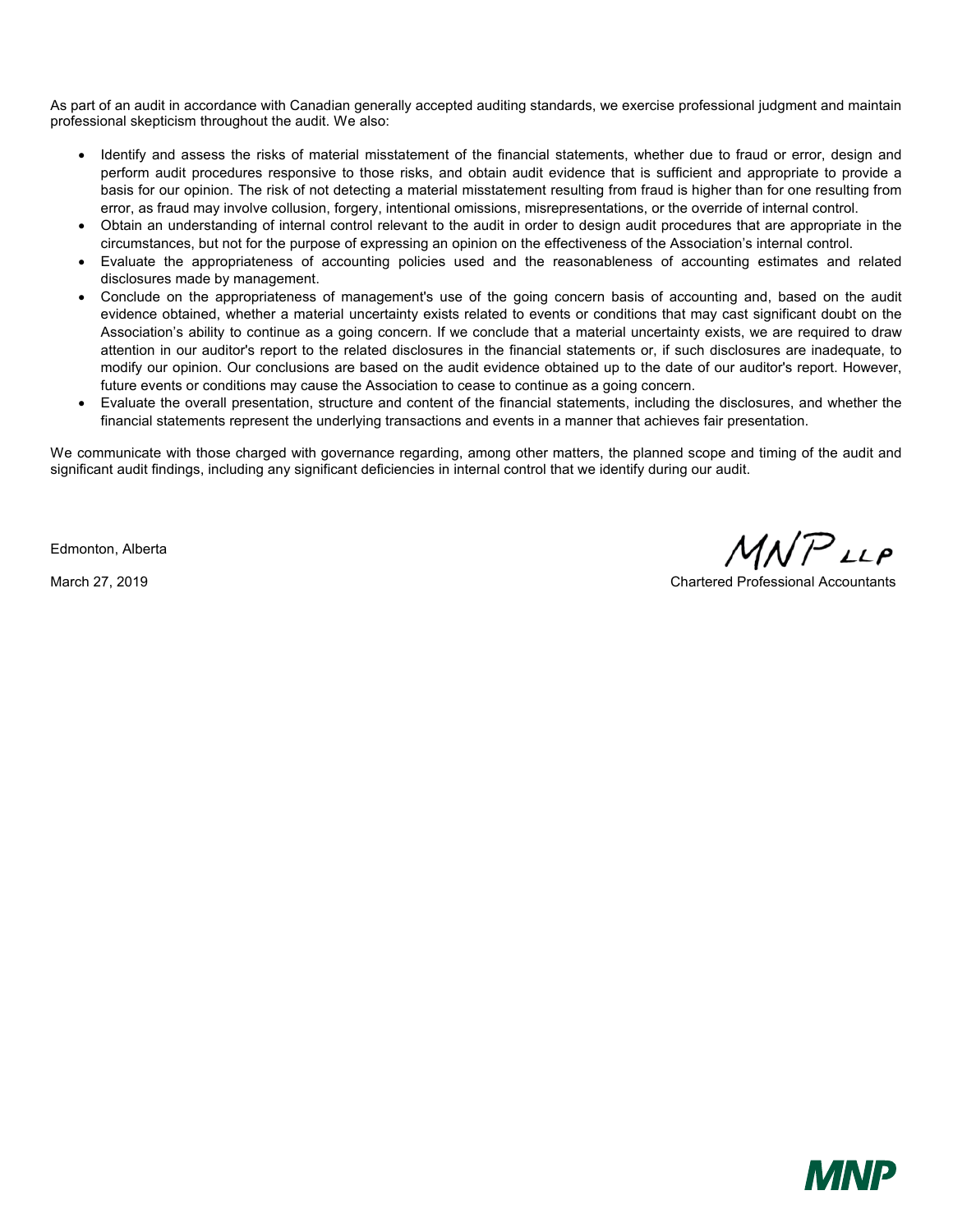|                                                                                                                                                                                                                                                                       | December 31,<br>2018<br>\$                                      | December 31,<br>2017<br>Ś.                                      |
|-----------------------------------------------------------------------------------------------------------------------------------------------------------------------------------------------------------------------------------------------------------------------|-----------------------------------------------------------------|-----------------------------------------------------------------|
| <b>Assets</b>                                                                                                                                                                                                                                                         |                                                                 |                                                                 |
| <b>Current assets</b><br>Cash and cash equivalents<br>Marketable securities (note 3)<br>Accounts receivable<br>Prepaid expenses                                                                                                                                       | 506,680<br>963,930<br>394,746<br>63,020                         | 743,795<br>967,356<br>432,637<br>74,829                         |
|                                                                                                                                                                                                                                                                       | 1,928,376                                                       | 2,218,617                                                       |
| Capital assets (note 4)                                                                                                                                                                                                                                               | 712,883                                                         | 788,712                                                         |
|                                                                                                                                                                                                                                                                       | 2,641,259                                                       | 3,007,329                                                       |
| <b>Liabilities</b>                                                                                                                                                                                                                                                    |                                                                 |                                                                 |
| <b>Current liabilities</b><br>Accounts payable and accrued liabilities<br>Grant funding repayable<br>Deferred revenue<br>Current portion of unamortized deferred capital asset contributions<br>(note 5)<br>Unamortized deferred capital asset contributions (note 5) | 338,294<br>681,666<br>202,268<br>52,083<br>1,274,311<br>356,513 | 455,776<br>399,153<br>419,052<br>57,476<br>1,331,457<br>381,358 |
|                                                                                                                                                                                                                                                                       | 1,630,824                                                       | 1,712,815                                                       |
| <b>Commitments</b> (note 6)                                                                                                                                                                                                                                           |                                                                 |                                                                 |
| <b>Net assets</b>                                                                                                                                                                                                                                                     |                                                                 |                                                                 |
| Invested in capital assets                                                                                                                                                                                                                                            | 304,287                                                         | 349,878                                                         |
| Internally restricted (note 7)                                                                                                                                                                                                                                        | 431,729                                                         | 431,729                                                         |
| <b>Unrestricted</b>                                                                                                                                                                                                                                                   | 274,419                                                         | 512,907                                                         |
|                                                                                                                                                                                                                                                                       | 1,010,435                                                       | 1,294,514                                                       |
|                                                                                                                                                                                                                                                                       | 2,641,259                                                       | 3,007,329                                                       |

**Approved by the Board of Directors** 

 $Director$   $\sqrt{\frac{4\pi}{2}}$  Director

The accompanying notes are an integral part of these financial statements.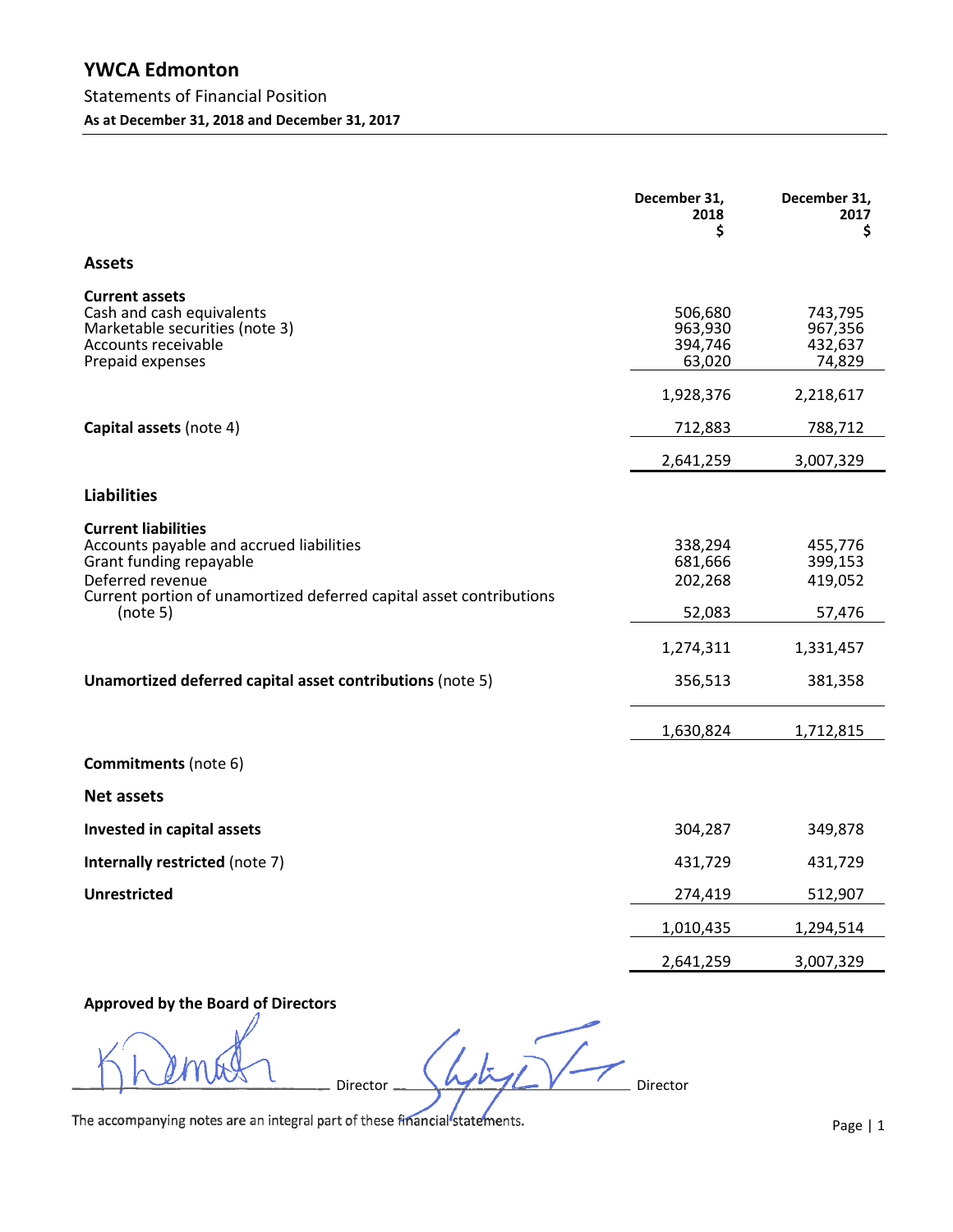## Statements of Changes in Net Assets **For the years ended December 31, 2018 and December 31, 2017**

|                                        | <b>Invested in</b><br>capital<br>assets | Internally<br>restricted | Unrestricted | Total<br>2018 | Total<br>2017 |
|----------------------------------------|-----------------------------------------|--------------------------|--------------|---------------|---------------|
| Balance - Beginning of year            | 349,878                                 | 431,729                  | 512,907      | 1,294,514     | 1,448,241     |
| Deficiency of revenue over<br>expenses | (77, 495)                               |                          | (206, 584)   | (284, 079)    | (153, 727)    |
| Investment in capital assets           | 31,904                                  |                          | (31, 904)    |               |               |
| Balance – End of year                  | 304,287                                 | 431,729                  | 274,419      | 1,010,435     | 1,294,514     |

### **Invested in capital assets**

|                                                                                 | 2018       | 2017      |
|---------------------------------------------------------------------------------|------------|-----------|
| Capital assets (note 4)                                                         | 712,883    | 788,712   |
| Current portion of unamortized deferred capital asset contributions<br>(note 5) | (52,083)   | (57, 476) |
| Unamortized deferred capital asset contributions (note 5)                       | (356, 513) | (381,358) |
|                                                                                 | 304,287    | 349,878   |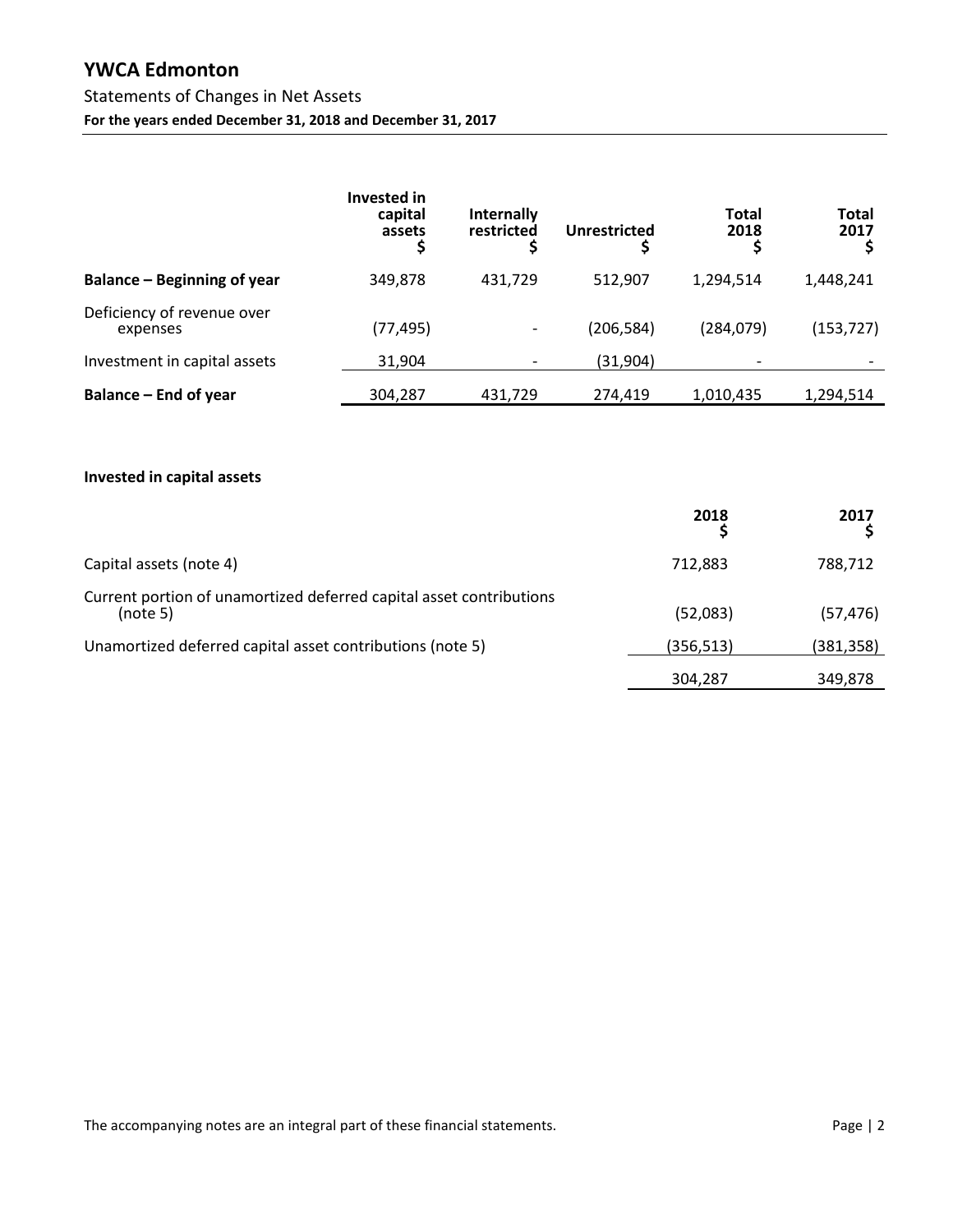|                                                                                                                                                                                                                    | 2018<br>Ş                                                                  | 2017<br>\$                                                                  |
|--------------------------------------------------------------------------------------------------------------------------------------------------------------------------------------------------------------------|----------------------------------------------------------------------------|-----------------------------------------------------------------------------|
| <b>Revenue</b><br>Fees for service (schedule 1)<br>Government contracts (schedule 2)<br>Donations and fundraising<br>Counselling centre (schedule 3)<br>Other government and foundation grants<br>Casino<br>Other  | 9,024,879<br>1,399,397<br>505,537<br>412,360<br>365,318<br>12,342<br>3,074 | 9,623,418<br>1,315,318<br>442,145<br>419,290<br>336,376<br>90,687<br>35,765 |
|                                                                                                                                                                                                                    | 11,722,907                                                                 | 12,262,999                                                                  |
| <b>Expenses</b><br><b>Purchased services</b><br>Salaries, wages and employee benefits<br>General and administrative expenses (schedule 4)<br>Counselling Centre (schedule 3)<br><b>YWCA Canada affiliation fee</b> | 5,015,503<br>4,894,102<br>1,437,799<br>411,770<br>97,398                   | 5,348,112<br>5,117,333<br>1,419,625<br>361,119<br>98,584                    |
|                                                                                                                                                                                                                    | 11,856,572                                                                 | 12,344,773                                                                  |
| Deficiency of revenue over expenses before other income<br>(expenses)                                                                                                                                              | (133, 665)                                                                 | (81, 774)                                                                   |
| <b>Other income (expenses)</b><br>Investment income (loss)<br>Amortization of capital assets                                                                                                                       | (14, 607)<br>(135, 807)<br>(150,414)                                       | 58,704<br>(130, 657)<br>(71,953)                                            |
| Net deficiency of revenue over expenses for the year                                                                                                                                                               | (284,079)                                                                  | (153, 727)                                                                  |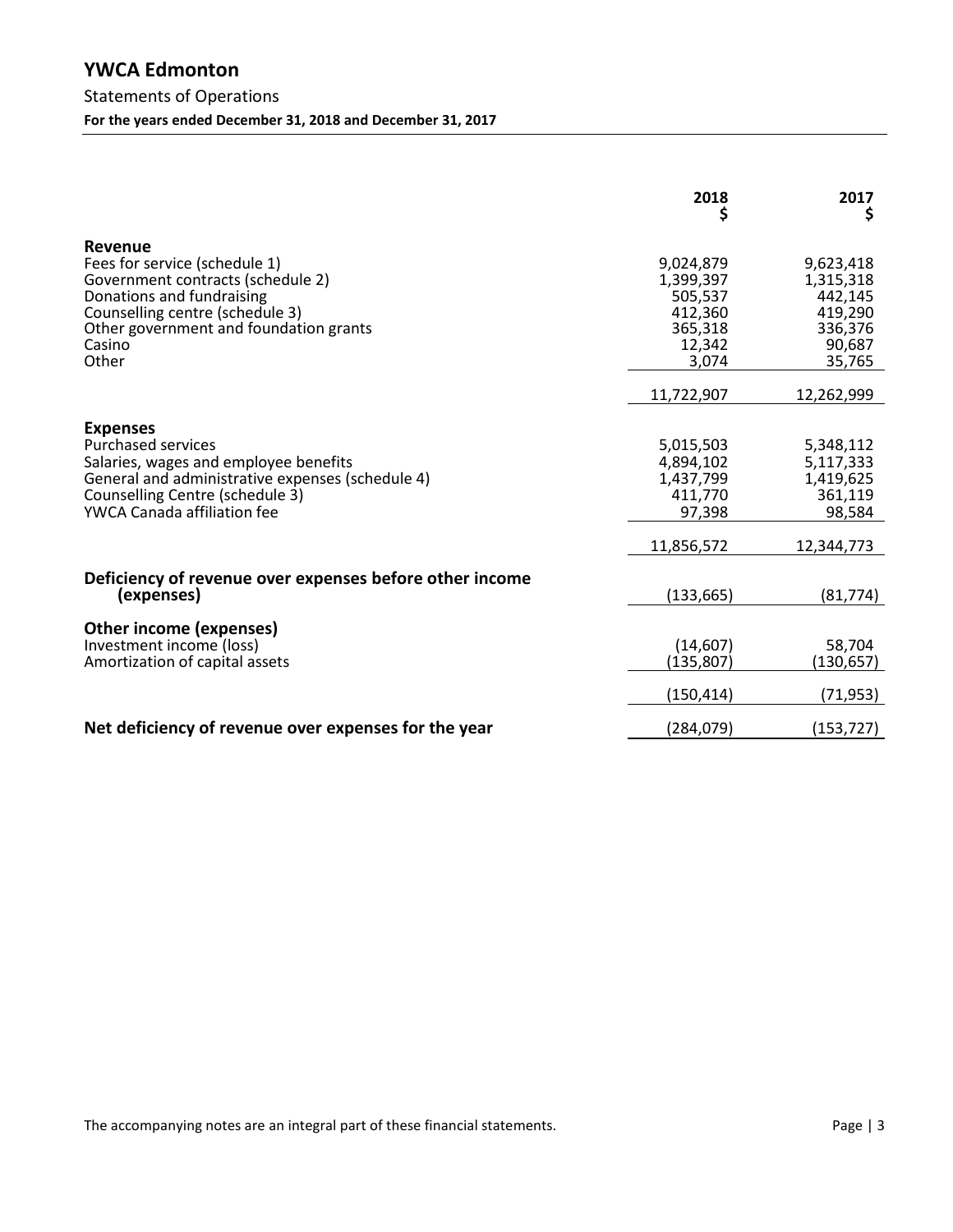|                                                                                                                                                                                                         | 2018<br>Ş                        | 2017<br>\$                    |
|---------------------------------------------------------------------------------------------------------------------------------------------------------------------------------------------------------|----------------------------------|-------------------------------|
| Cash and cash equivalents provided by (used in)                                                                                                                                                         |                                  |                               |
| <b>Operating activities</b><br>Net deficiency of revenue over expenses for the year                                                                                                                     | (284, 079)                       | (153, 727)                    |
| Items not affecting cash<br>Amortization of capital assets                                                                                                                                              | 135,807                          | 130,657                       |
| Unamortized deferred capital asset contributions recognized as<br>revenue<br>Investment income reinvested in marketable securities<br>Decrease (increase) in fair-market value of marketable securities | (58, 312)<br>(35, 675)<br>39,101 | (60, 593)<br>(13, 504)<br>426 |
|                                                                                                                                                                                                         | (203, 158)                       | (96, 741)                     |
| Net change in non-cash working capital items                                                                                                                                                            | (2,053)                          | (71, 988)                     |
|                                                                                                                                                                                                         | (205,211)                        | (168,729)                     |
| <b>Investing activities</b><br>Purchase of capital assets                                                                                                                                               | (59, 978)                        | (123, 918)                    |
| <b>Financing activities</b>                                                                                                                                                                             |                                  |                               |
| Capital asset grants received (note 5)                                                                                                                                                                  | 28,074                           | 112,552                       |
| Decrease in cash                                                                                                                                                                                        | (237, 115)                       | (180,095)                     |
| Cash and cash equivalents - Beginning of year                                                                                                                                                           | 743,795                          | 923,890                       |
| Cash and cash equivalents – End of year                                                                                                                                                                 | 506,680                          | 743,795                       |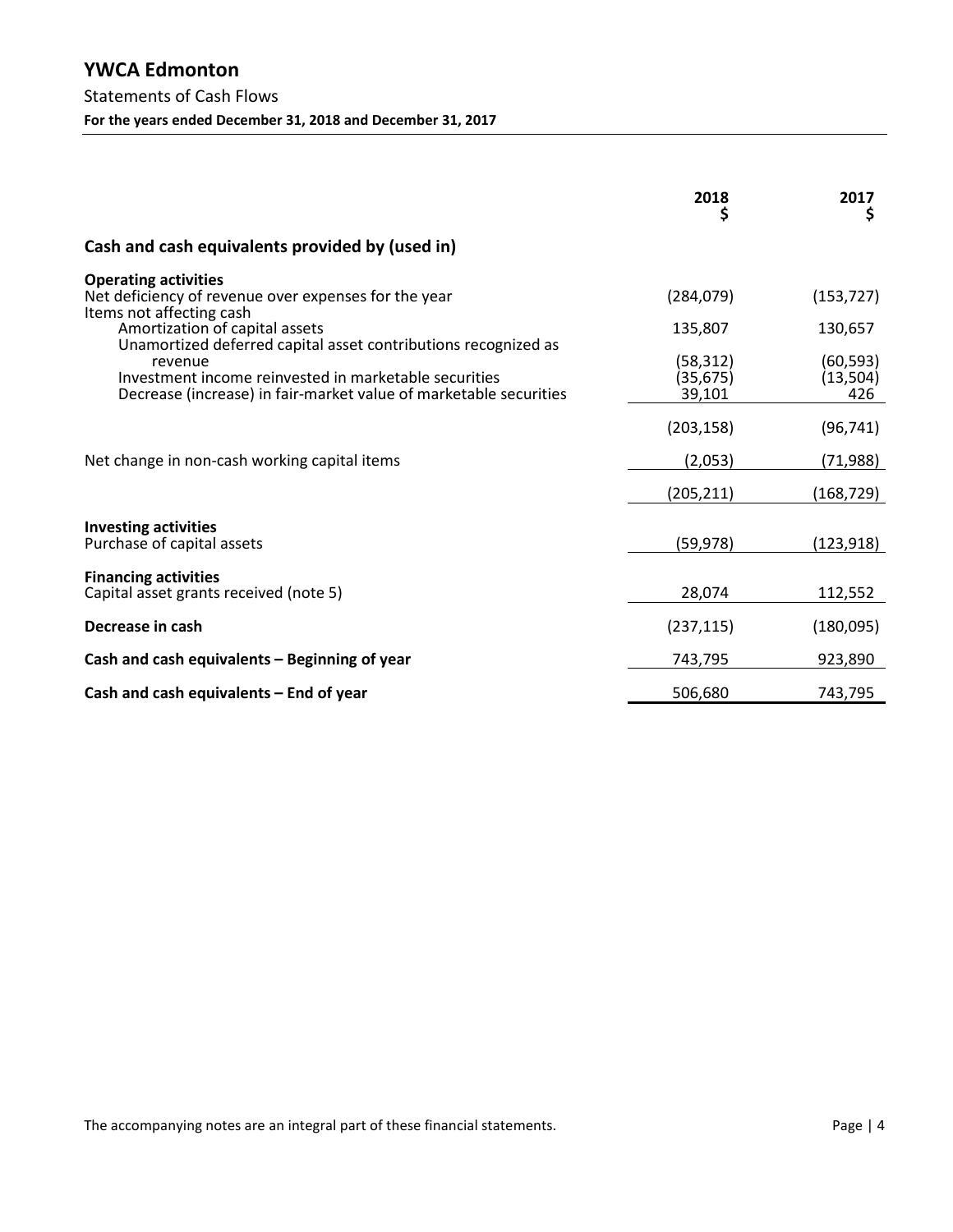#### **1 Purpose of the organization**

The YWCA Edmonton (the "Association") is a charitable, humanitarian association. The association exists:

- a) to provide, fund, facilitate and promote gender equality, mental and physical health, personal safety, community and social service programs and facilities which are beneficial to community as a whole, with particular emphasis on women, girls and boys;
- b) to work as an organization for social justice; and
- c) to do all such other things as are incidental and ancillary to the attainment of the purposes and the exercise of the powers of the Association.

The Association was incorporated in 1910 under the Act of the Alberta Legislature as a not-for-profit organization and is a registered charity under the Income Tax Act and as such is exempt from income taxes.

#### **2 Significant accounting policies**

The financial statements have been prepared in accordance with Canadian accounting standards for not-for-profit organizations as issued by the Accounting Standards Board in Canada and include the following significant accounting policies:

a) Revenue recognition

The Association follows the deferral method of accounting for contributions.

Restricted contributions are recognized as revenue in the year in which the related expenses are incurred. Contributions restricted for the purchase of capital assets are deferred and recognized as the related asset is amortized. Unrestricted contributions are recognized as revenue when received or receivable, if the amount to be received can be reasonably estimated and collection is reasonably assured.

Fees for service revenue are recognized when the services are performed.

Interest and dividends earned on marketable securities are recorded using the accrual method.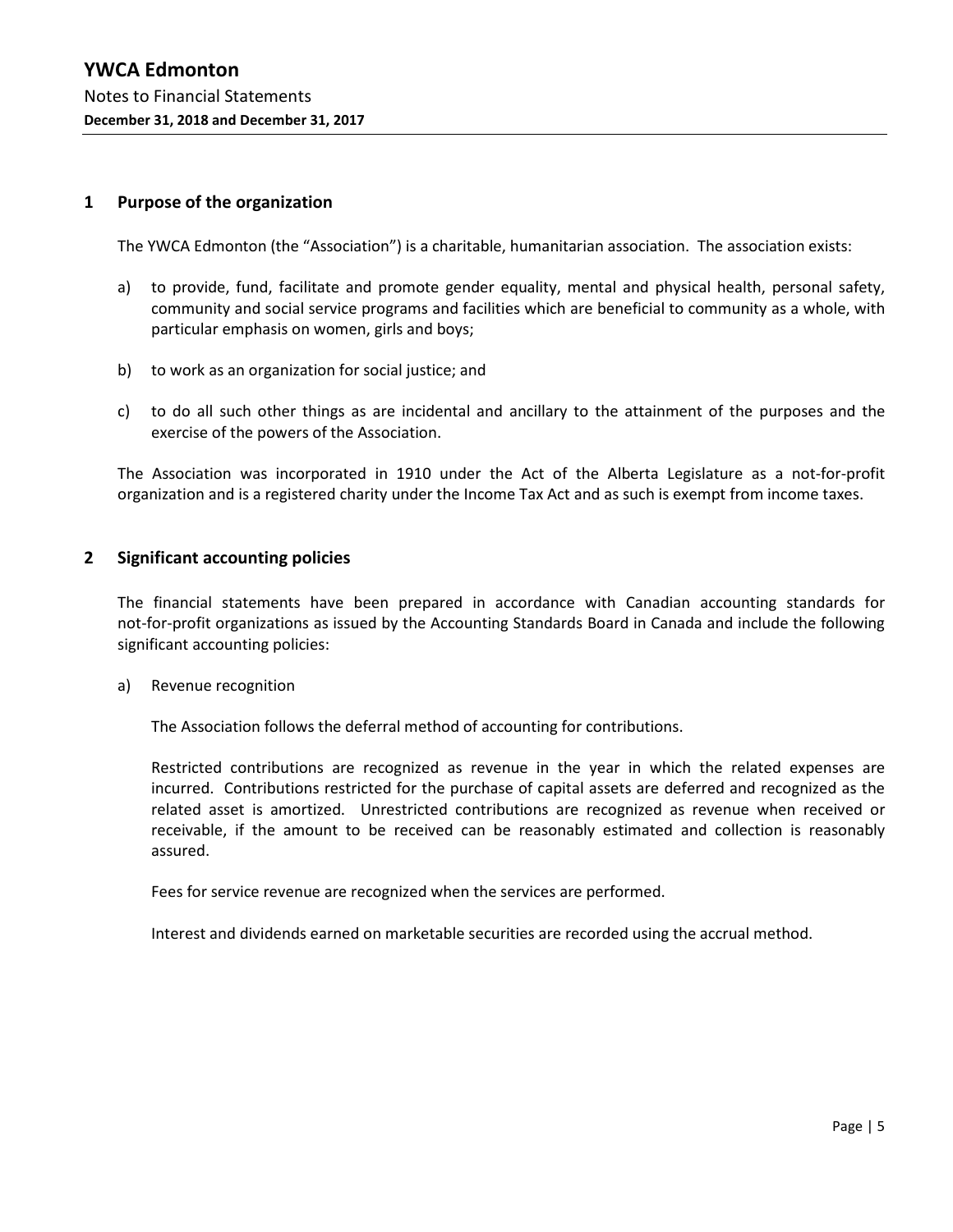#### b) Cash and cash equivalents

Cash and cash equivalents include balances with banks and short-term investments with maturities of three months or less. Cash subject to restrictions that prevent its use for current purposes is included in restricted cash.

#### c) Marketable securities

The Association has investments in guaranteed investment certificates, mutual funds, equities and fixed income securities. These investments are all highly liquid and are collectively entitled marketable securities. Marketable securities are recorded at fair value based on prices quoted in an active market.

#### d) Capital assets

Capital assets are recorded at cost.

Amortization is provided on a straight-line basis over the following useful lives:

| <b>Buildings</b>        | 25 years      |
|-------------------------|---------------|
| Leasehold improvements  | Term of lease |
| Furniture and equipment | 10 years      |
| Computer equipment      | 5 years       |
| Motor vehicles          | 5 years       |

e) Capital asset contributions

Grants and donations received for the purchase of capital assets are recorded as deferred capital asset contributions before the related capital asset has been purchased. Once the related capital asset has been purchased the contributions are recorded as unamortized deferred capital asset contributions. The amortization of capital asset contributions is recorded as revenue in the statement of operations and is amortized over the estimated useful life of the related capital asset.

f) Donated goods and services

Donated goods and services are recorded at estimated fair value when it can reasonably be determined and the goods and services would otherwise have been purchased. No donated amounts have been recognized in these financial statements.

Volunteers contributed numerous hours in carrying out the activities of the Association. Because of the difficulty in determining their fair value, volunteer services have not been recognized in the financial statements.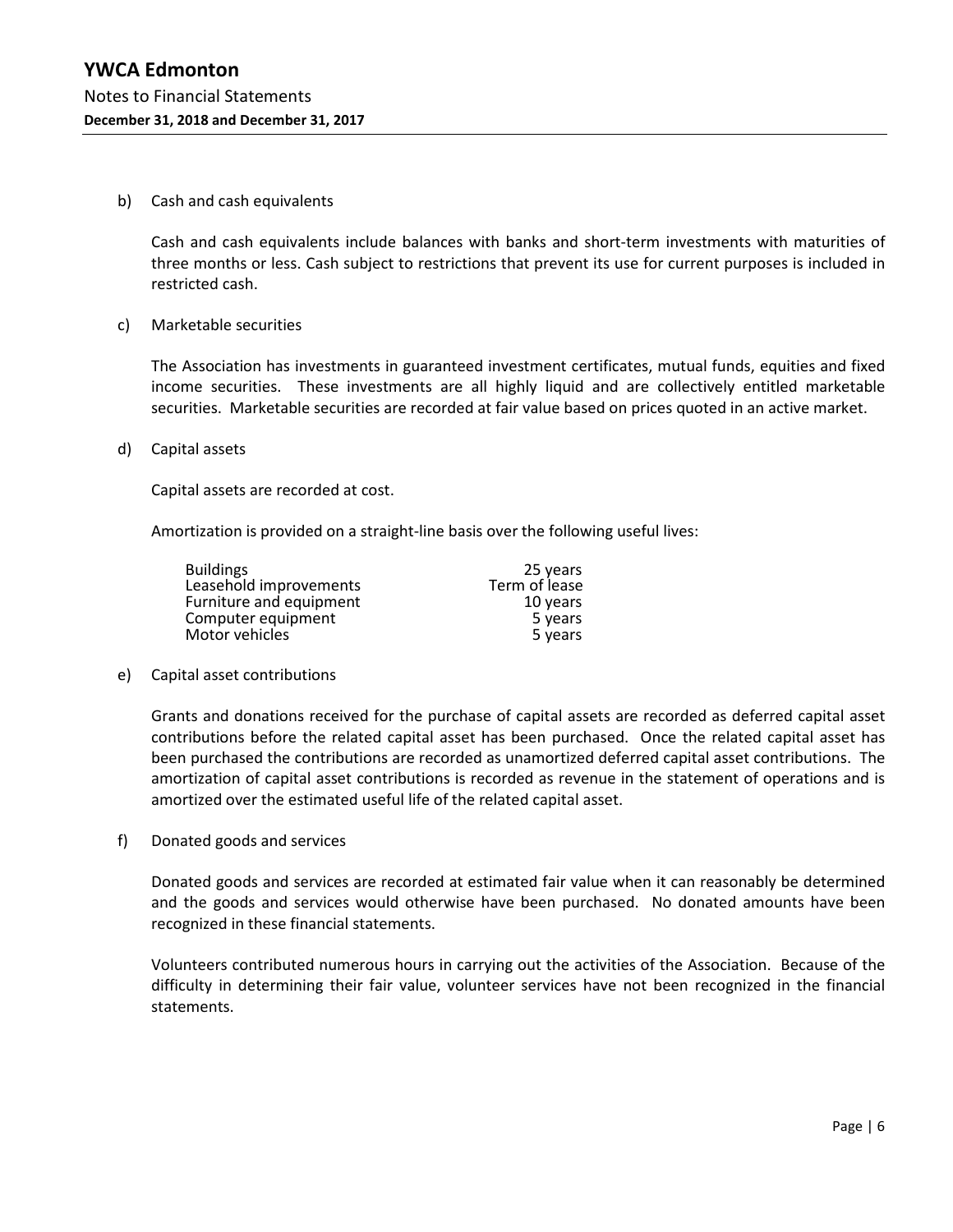#### g) Measurement uncertainty

The preparation of financial statements in conformity with Canadian accounting standards for not-for-profit organizations requires management to make estimates and assumptions that affect the reported amounts of assets and liabilities and disclosure of contingent assets and liabilities at the date of the financial statements, and the reported amounts of revenues and expenses during the reporting period.

Accounts receivable are stated after evaluation as to their collectability and an appropriate allowance for doubtful accounts is provided where considered necessary. Amortization of capital assets and deferred capital asset contributions is based on the estimated useful lives of capital assets.

These estimates and assumptions are reviewed periodically and, as adjustments become necessary they are reported in deficiency of revenue over expenses in the periods in which they become known.

h) Financial instruments

All financial instruments are initially recorded at their fair value, excluding certain financial assets and liabilities originated and issued in a related party transaction measured at their carrying or exchange amount in accordance with Section 3840 Related Party Transactions. At initial recognition, the Association may irrevocably elect to subsequently measure any financial instrument at fair value. The Association has not made such an election during the year.

The Association subsequently measures investments in equity instruments quoted in an active market at fair value. All other financial assets and liabilities are subsequently measured at amortized cost.

Transaction costs and financing fees directly attributable to financial instruments subsequently measured at fair value are immediately recognized in net deficiency of revenues over expenses for the current period. Transaction costs and financing fees are added to the carrying amount for those financial instruments subsequently measured at cost or amortized cost.

The Association assesses impairment of all of its financial assets measured at cost or amortized cost when there is an indication of impairment. Any impairment which is not considered temporary is included in current year net deficiency of revenues over expenses.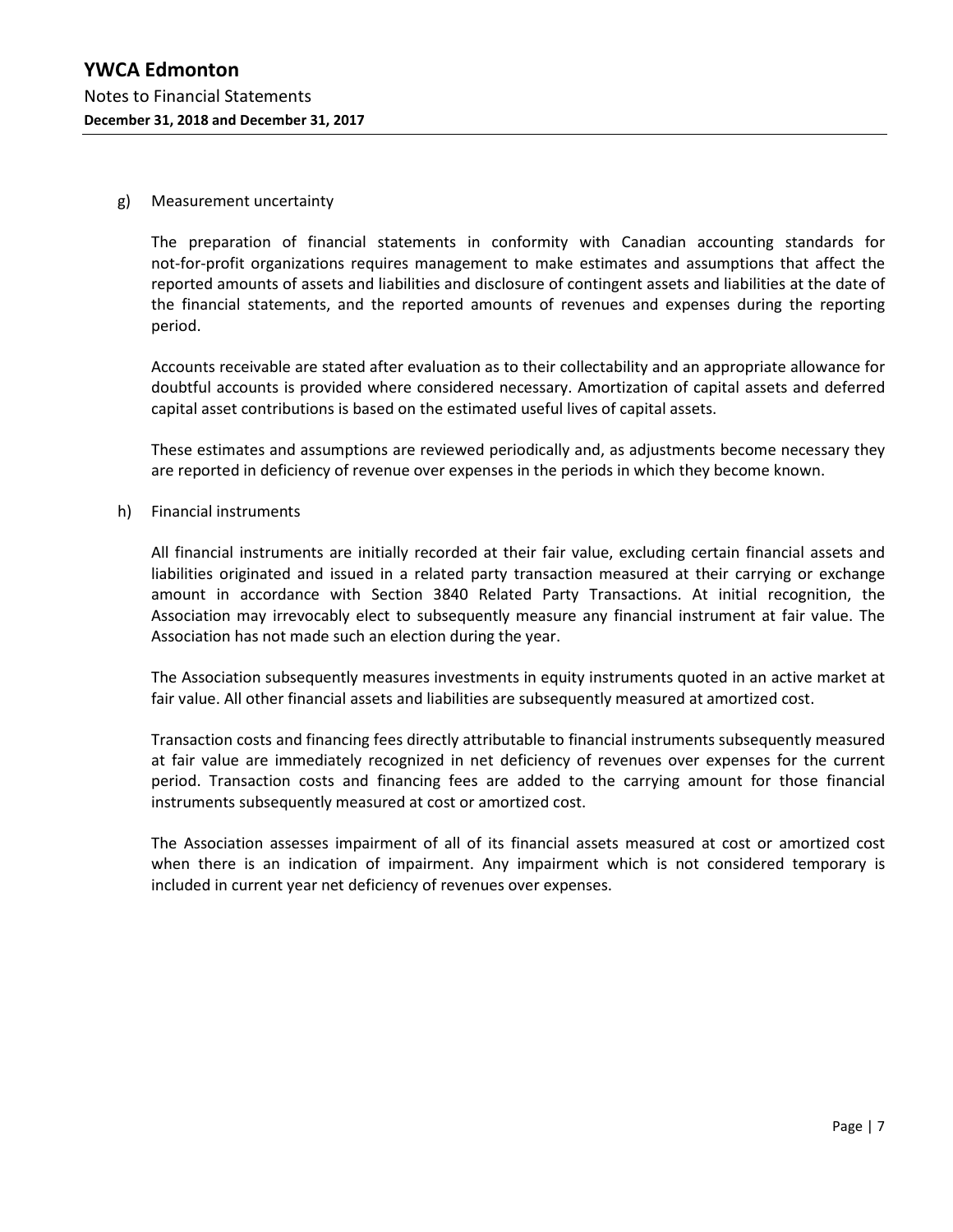#### **3 Marketable securities**

|                                                                                                    | 2018                         | 2017                         |
|----------------------------------------------------------------------------------------------------|------------------------------|------------------------------|
| Guaranteed investment certificates<br>Canadian short term and fixed income<br>Investment portfolio | 51,380<br>476,035<br>436,515 | 50,729<br>566,982<br>349,645 |
|                                                                                                    | 963,930                      | 967,356                      |

A guaranteed investment certificate of \$48,670 (2017 - \$48,670) has been pledged as collateral for an irrevocable standby letter of credit relating to the renewal of the lease of the property occupied by the Association's Camp Yowochas.

### **4 Capital assets**

|                                                                                                                       |                                                                            |                                                                 | 2018                                                        |
|-----------------------------------------------------------------------------------------------------------------------|----------------------------------------------------------------------------|-----------------------------------------------------------------|-------------------------------------------------------------|
|                                                                                                                       | Cost                                                                       | Accumulated<br>amortization                                     | <b>Net</b>                                                  |
| Land<br><b>Buildings</b><br>Leasehold improvements<br>Furniture and equipment<br>Computer equipment<br>Motor vehicles | 53,967<br>1,988,824<br>20,666<br>582,668<br>258,184<br>61,520<br>2,965,829 | 1,508,897<br>4,133<br>468,962<br>209,434<br>61,520<br>2,252,946 | 53,967<br>479,927<br>16,533<br>113,706<br>48,750<br>712,883 |

|                                                                                             |                                                     |                                           | 2017                                   |
|---------------------------------------------------------------------------------------------|-----------------------------------------------------|-------------------------------------------|----------------------------------------|
|                                                                                             | Cost                                                | Accumulated<br>amortization               | <b>Net</b>                             |
| Land<br><b>Buildings</b><br>Furniture and equipment<br>Computer equipment<br>Motor vehicles | 53,967<br>1,988,824<br>600,260<br>251,268<br>81,703 | 1,429,344<br>477,693<br>198,570<br>81,703 | 53,967<br>559,480<br>122,567<br>52,698 |
|                                                                                             | 2,976,022                                           | 2,187,310                                 | 788,712                                |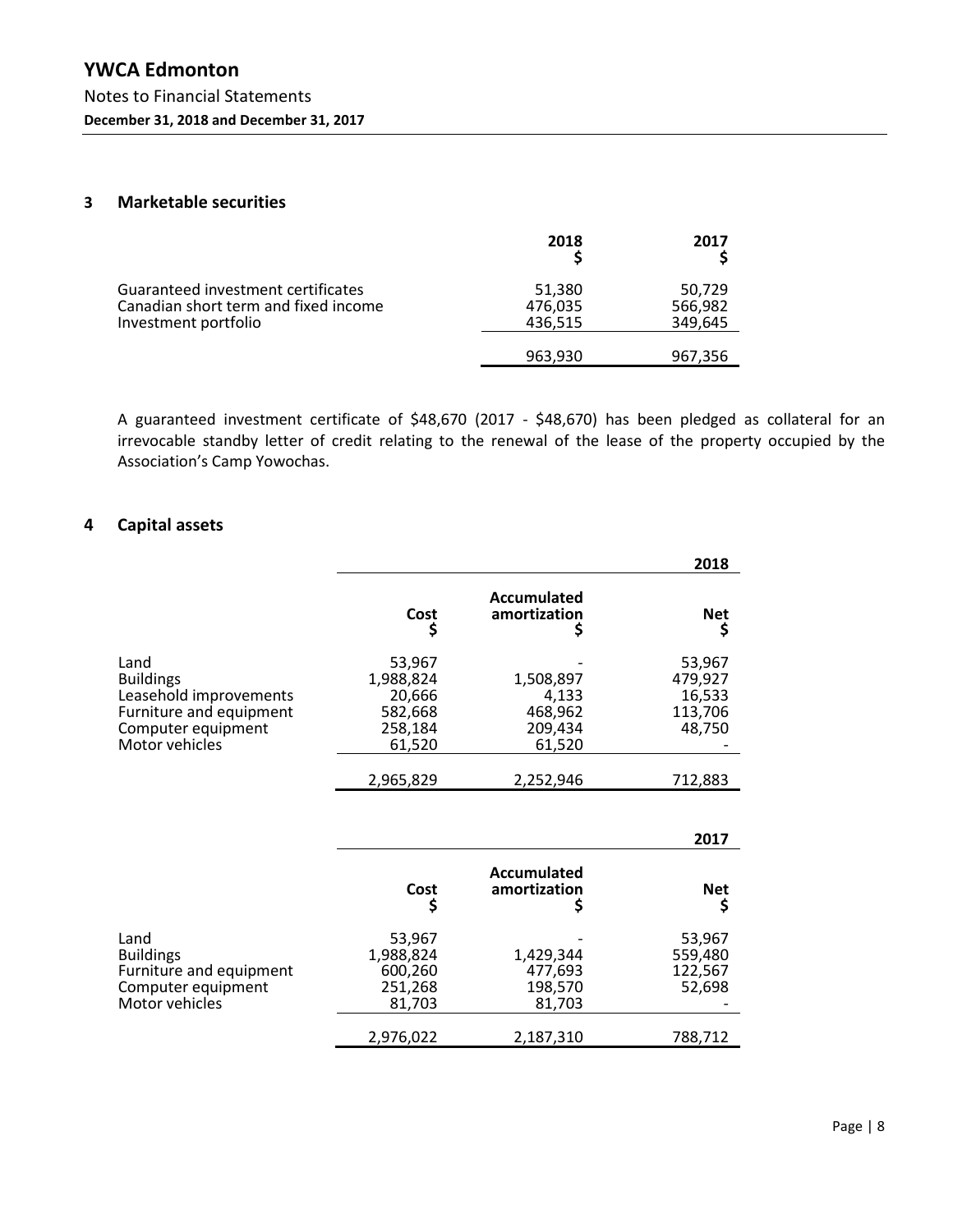### **5 Unamortized deferred capital asset contributions**

|                                           | 2018      | 2017     |
|-------------------------------------------|-----------|----------|
| Balance – Beginning of year               | 438,834   | 386,875  |
| Add: Contributions received               | 28,074    | 112,552  |
| Less: Contributions recognized as revenue | (58, 312) | (60,593) |
| Balance – End of year                     | 408,596   | 438,834  |
| Less: Current portion                     | (52,083)  | (57,476) |
|                                           | 356,513   | 381,358  |

#### **6 Lease commitments**

The future minimum lease payments under operating leases for the next four years are as follows:

| 2019 | 287,592   |
|------|-----------|
| 2020 | 281,737   |
| 2021 | 281,488   |
| 2022 | 281,488   |
|      |           |
|      | 1,132,305 |

### **7 Internally restricted**

The internally restricted fund was created by the Board to provide for new program development, capital projects and emergency expenses of the Association.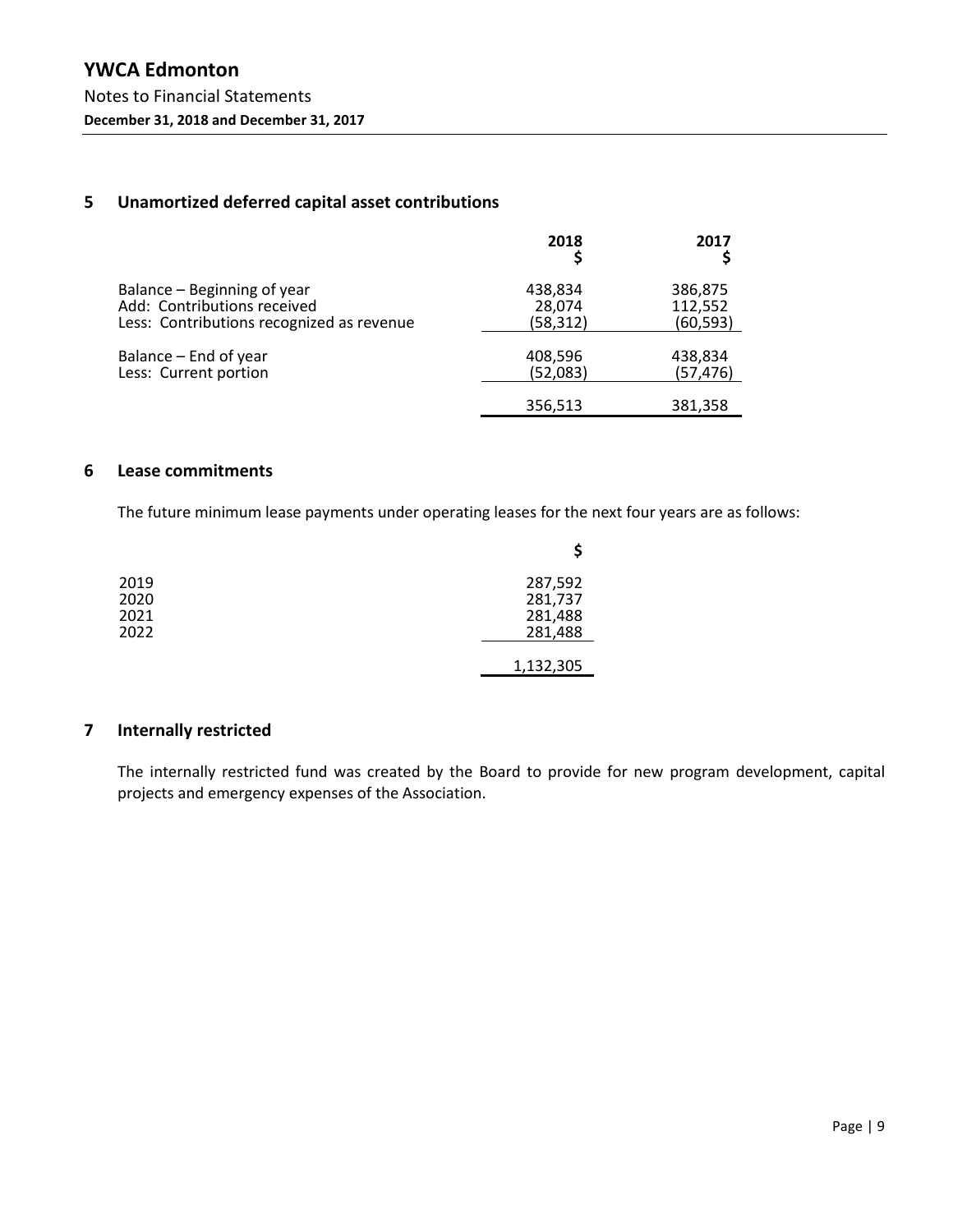#### **8 Financial instruments disclosure and presentation**

The Association as part of its operations, carries a number of financial instruments. It is management's opinion that the Association is not exposed to significant interest, currency, credit, liquidity or other price risks arising from these financial instruments unless otherwise disclosed.

a) Credit risk

The Association is exposed to credit risk through its cash and cash equivalents, marketable securities and accounts receivable. The maximum amount of credit risk exposure is limited to the carrying value of the balances as disclosed in these financial statements.

The Association manages its exposure to credit risk on cash and marketable securities by placing these financial instruments with high-credit quality financial institutions. The investments in interest bearing securities (note 3) are managed on the Association's behalf by an external investment manager. The Board of Directors with the assistance of the investment manager has established guidelines for the asset mix in accordance with the Association's investment policy.

The credit risk exposure through accounts receivable is minimized due to the majority of the receivables being due from government agencies. There has been no allowance recorded for doubtful accounts.

b) Liquidity risk

The Association is able to meet all financial liabilities with the current capital position and has no outstanding loans.

c) Market risk

The Association is exposed to market risk through its marketable securities. The risk is minimized by the conservative composition of investments which is governed by the Association's investment policy.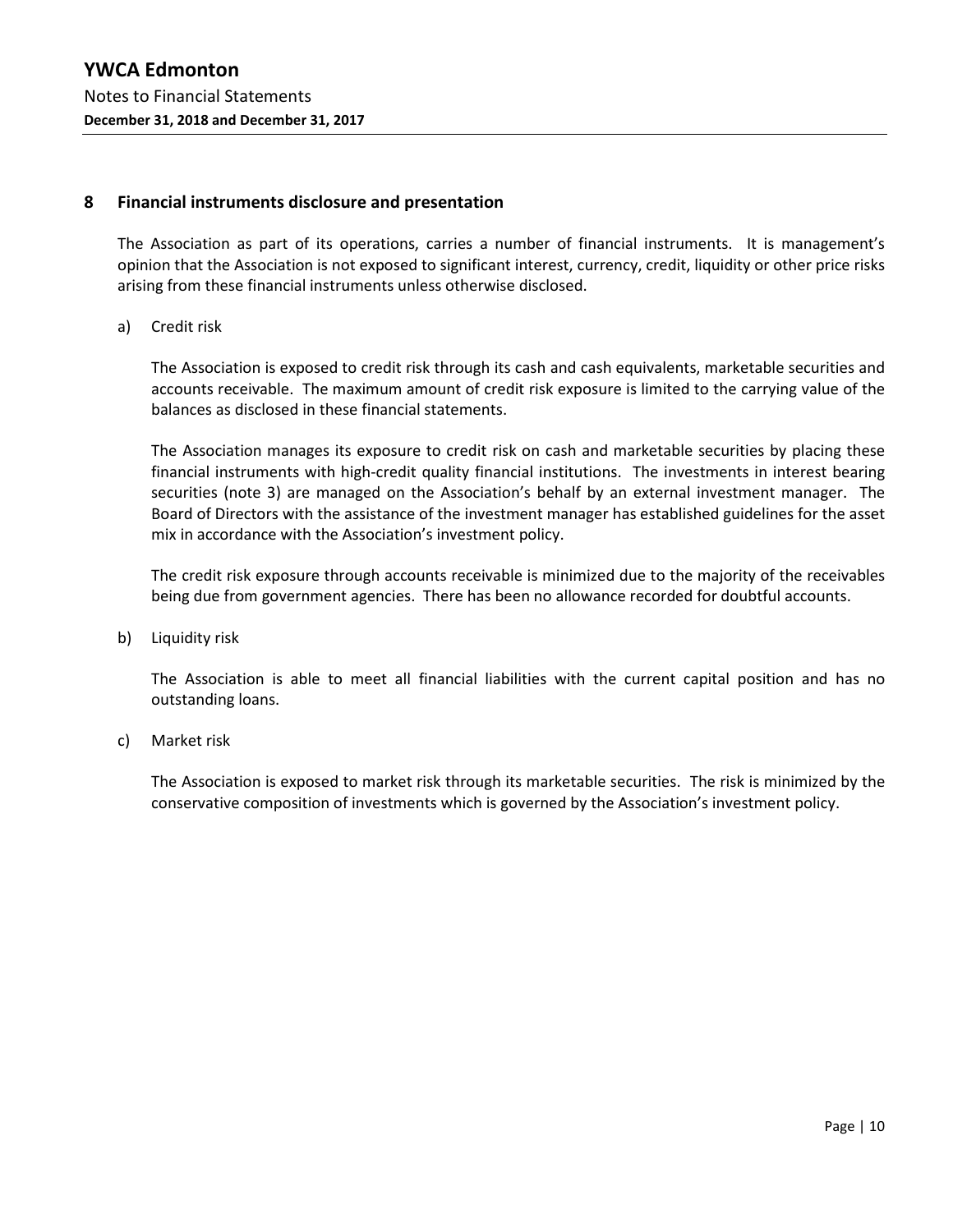#### **9 Allocations**

Allocated revenues are presented in the schedules to the financial statements to provide information on the indirect revenues associated with those programs. Grants and donations received through fundraising that have been designated directly to a specific program are allocated to that program. Fundraising, net of expenses, that have been received through specific appeals are allocated to the program or programs outlined in the appeals.

Allocated costs are presented in the schedules to the financial statements to provide information on the indirect costs associated with those programs.

a) Direct program expenses

Expenses that contribute directly to the output of one program are applied directly to that program. If the expense contributes directly to the output of more than one program, than the expense is attributed to each program based on the comparative use of the expense or based on time spent on each program if the shared expense is wages.

b) Program administration

Program administration costs are allocated to programs based on the ratio of full-time equivalent (FTE) of salaried employees in a program compared to the total Association's FTEs.

c) Occupancy

Occupancy costs of the Association's premises are allocated to programs based on the square footage utilized by the program.

#### **10 Comparative figures**

Certain comparative figures have been reclassified to conform with current year presentation.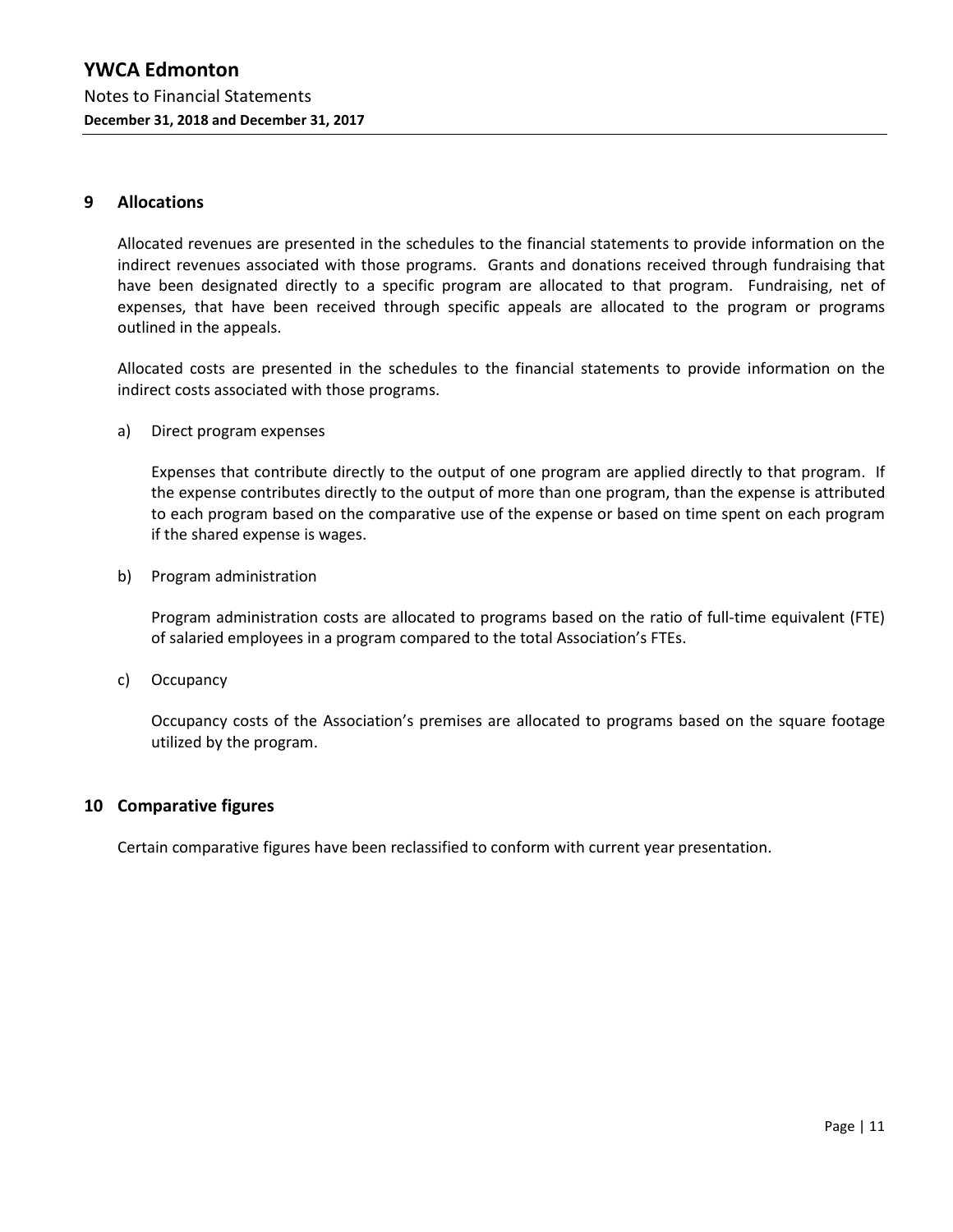|                                                                                                                                 | 2018                                                  | 2017                                                          |
|---------------------------------------------------------------------------------------------------------------------------------|-------------------------------------------------------|---------------------------------------------------------------|
| Adult Services<br><b>Extended Host Family</b><br>Camp Yowochas<br>Northern Services<br>Youth Programming<br>Nature Kindergarten | 6,065,287<br>1,447,195<br>924,159<br>586,853<br>1,385 | 6,421,326<br>1,734,577<br>810,753<br>638,288<br>860<br>17,614 |
|                                                                                                                                 | 9,024,879                                             | 9,623,418                                                     |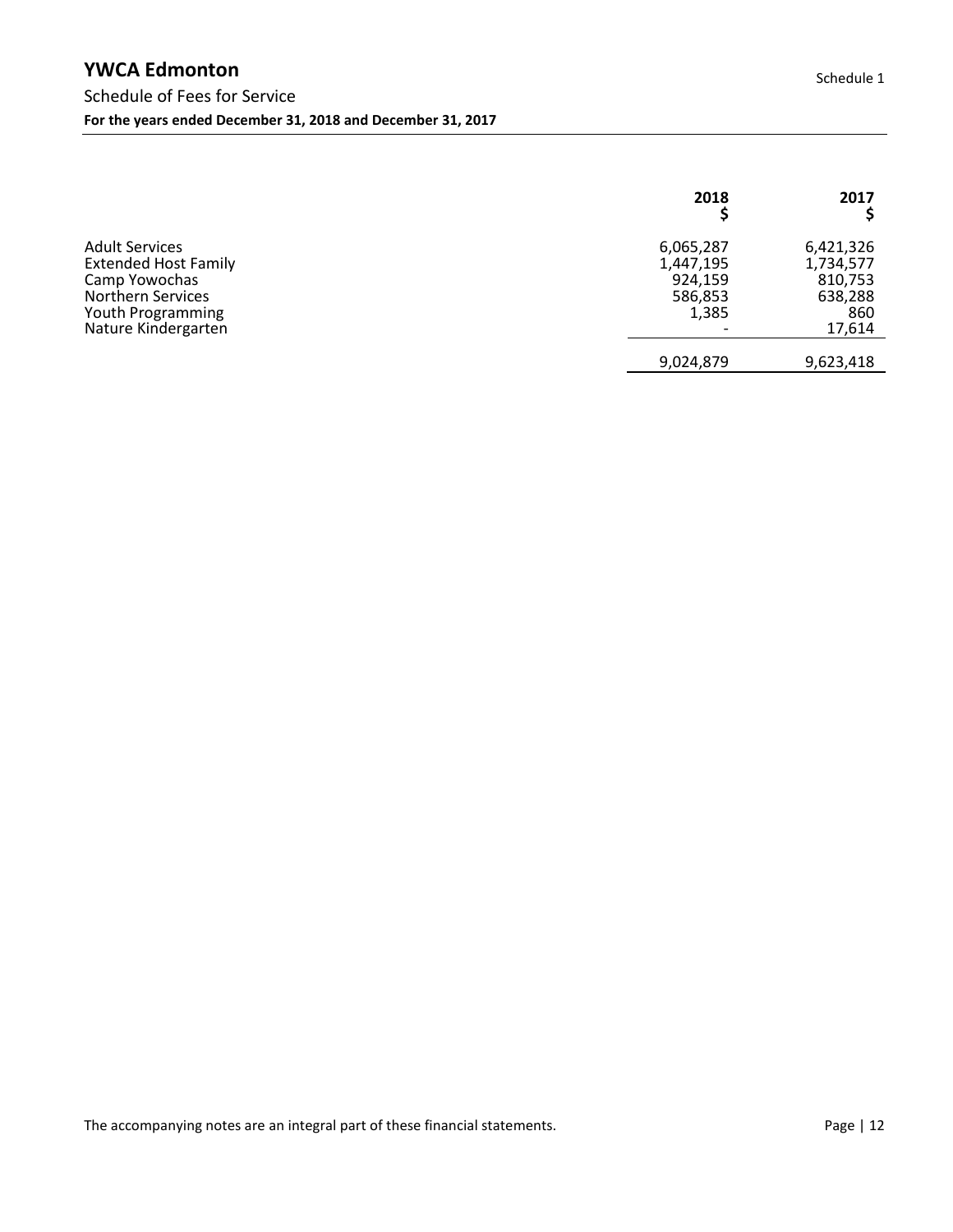|                                                                                                                                                                                       | 2018      | 2017      |
|---------------------------------------------------------------------------------------------------------------------------------------------------------------------------------------|-----------|-----------|
| <b>Government contracts</b><br>Adult Services - Persons with Developmental Disabilities<br>Family Consultation and Training Network – Region 6 Child and Family<br>Services Authority | 1,193,079 | 1,124,696 |
|                                                                                                                                                                                       | 206.318   | 190,622   |
|                                                                                                                                                                                       | 1,399,397 | 1,315,318 |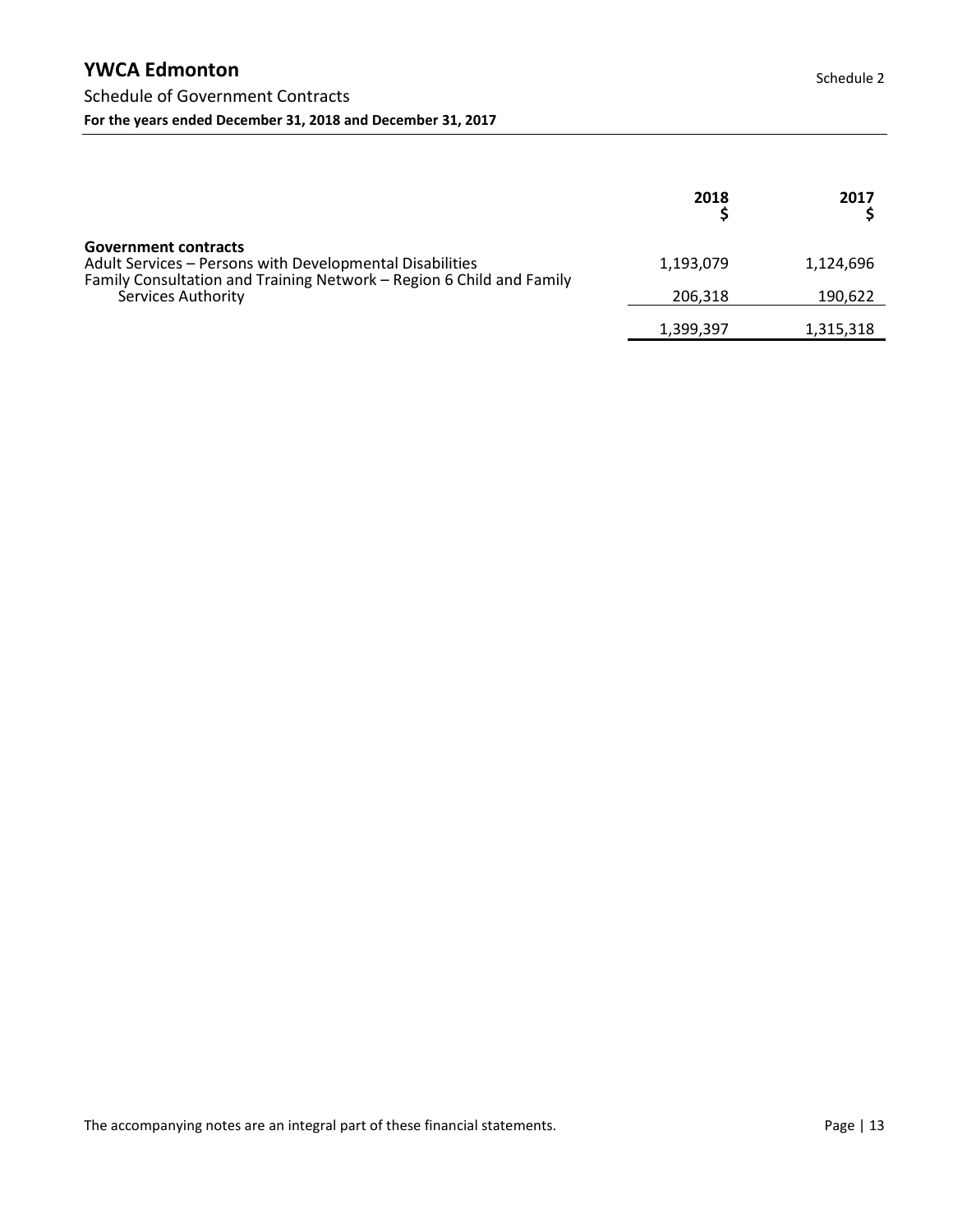|                                                                                                                                                                                                                                                                                                                                                                                       | 2018                                                                                                 | 2017<br>Ş                                                                   |
|---------------------------------------------------------------------------------------------------------------------------------------------------------------------------------------------------------------------------------------------------------------------------------------------------------------------------------------------------------------------------------------|------------------------------------------------------------------------------------------------------|-----------------------------------------------------------------------------|
| Revenue<br>United Way<br>City of Edmonton F.C.S.S. grant<br>Fees for services<br>Other revenue<br><b>Federal Employment Grant</b>                                                                                                                                                                                                                                                     | 219,225<br>120,314<br>71,787<br>1,034                                                                | 218,150<br>120,314<br>79,184<br>125<br>1,517                                |
|                                                                                                                                                                                                                                                                                                                                                                                       | 412,360                                                                                              | 419,290                                                                     |
| <b>Expenses</b><br>Salaries, wages and employee benefits<br>Program and office supplies<br>Professional development<br>Training and development<br>Professional dues<br>Professional fees<br>Volunteer recognition and expenses<br>Contract service<br>Advertising and promotion<br>Telephone and postage<br>Automobile<br><b>Bank charges</b><br>Computer charges<br>Membership dues | 389,584<br>7,279<br>4,729<br>2,571<br>3,876<br>1,300<br>1,255<br>682<br>220<br>110<br>99<br>34<br>31 | 346,846<br>2,400<br>6,623<br>1,300<br>24<br>3,249<br>94<br>102<br>81<br>400 |
|                                                                                                                                                                                                                                                                                                                                                                                       | 411,770                                                                                              | 361,119                                                                     |
| Operating revenue in excess of expenses before allocated costs                                                                                                                                                                                                                                                                                                                        | 590                                                                                                  | 58,171                                                                      |
| <b>Allocations</b> (note 9)<br>Fundraising<br>Designated grants, donations<br>Program administration<br>Occupancy                                                                                                                                                                                                                                                                     | 165,550<br>127,460<br>(114, 700)<br>(178,900)<br>(590)                                               | 44,736<br>99,253<br>(99,600)<br>(102, 560)<br>(58, 171)                     |
| Net of revenue over expenses                                                                                                                                                                                                                                                                                                                                                          |                                                                                                      |                                                                             |